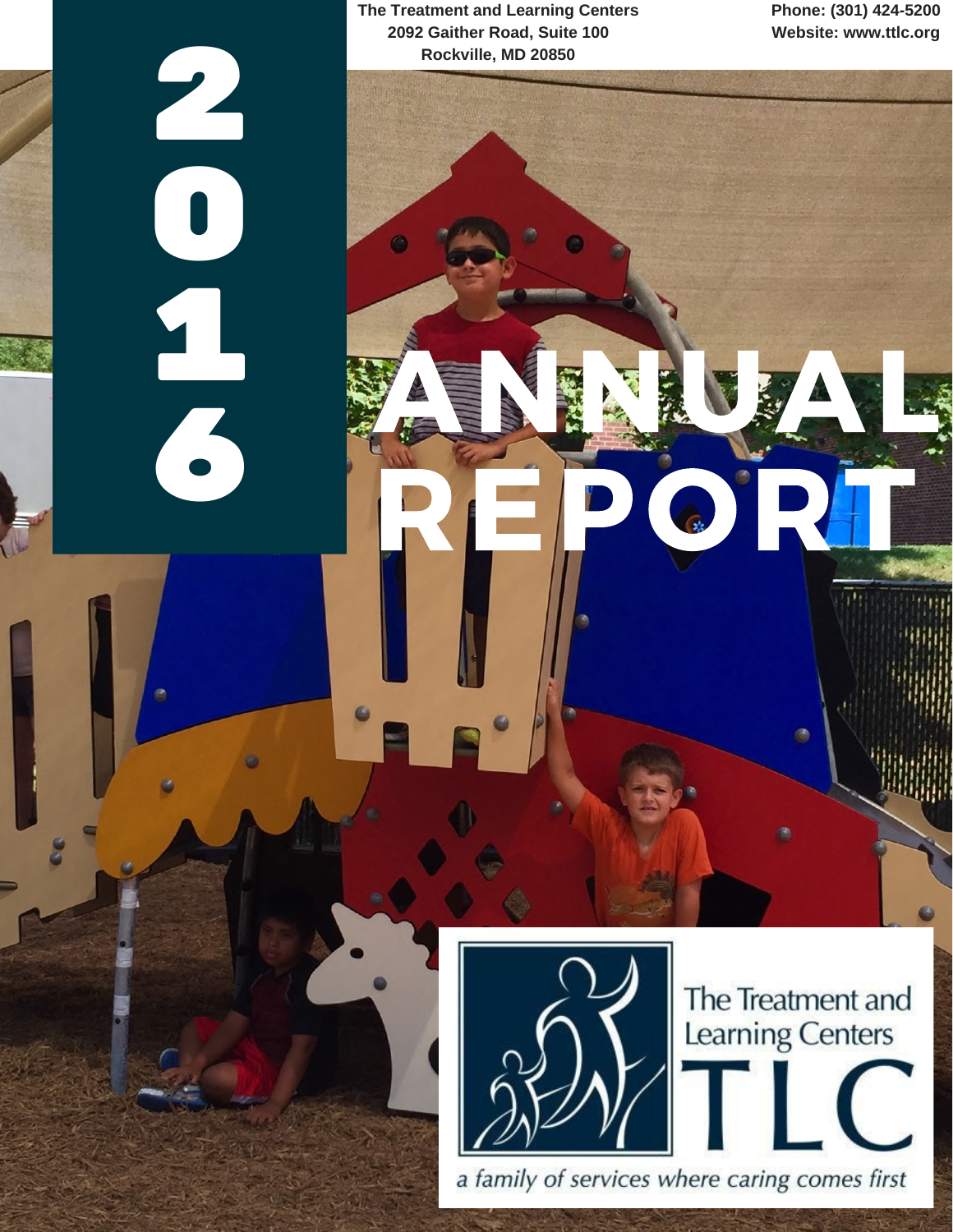

# EXECUTIVE DIRECTOR DR. PATRICIA RITTER

With our strategic plan and vision in the forefront of our thinking, we successfully navigated another year. Our strategic goals of expanding visibility, increasing fundraising sources and strengthening TLC programming and service delivery align with our vision of becoming a quality leading-edge organization with collaborative relationships and plentiful resources.

Our board and staff have been working together to achieve our goals of analyzing our current operations and trends and identifying future possibilities. We are making positive progress toward achieving outcomes. We have raised our visibility, created new programs and further strengthened our financial position.

We raised our visibility in the community through various activities. TLC hosted Senator Kagan, Senator Feldman and Delegate Fraser-Hidalgo, our local representatives, at the Katherine Thomas School, and they were impressed with our students and programs. We presented 25 professional workshops to over 350 individuals. We had a strong presence at community events such as the Montgomery County Infant and Toddler Program Family Resource Fair, Diamonds in the Rough special needs fair, community transitioning youth fair and the Children's National Medical Center Future in Pediatrics. In addition, we are active members of the Rockville and Gaithersburg Chambers of Commerce and new members of the Maryland Hispanic Chamber of Commerce. TLC staff held key roles on nearly 50 organizations, committees and commissions collaborating with individuals and organizations to advocate for the individuals we serve.

We received our 6th accreditation from Commission on Accreditation for Rehabilitative Facilities (CARF) and approval from the Office of the State Superintendent of Education (OSSE) with positive comments regarding the quality of our programs. We provided current programs while collaborating with individuals and organizations to develop and implement new programs to meet community needs. We added an extended camp program for families challenged to find resources in the August weeks before school and started an occupational therapy afterschool program at a community school.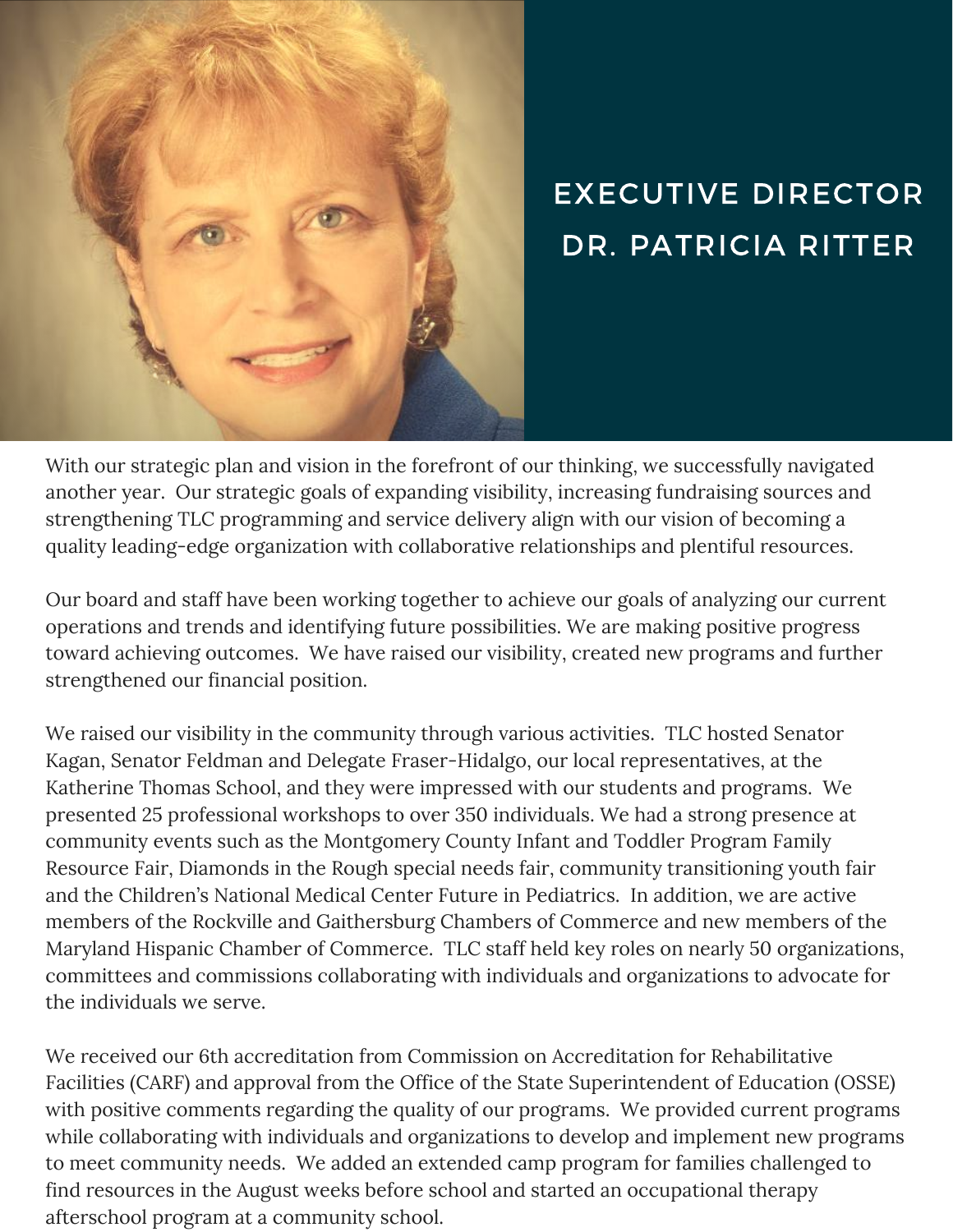#### **OUR VISION**

To be a highly visible, leading-edge organization with strong collaborative and advocacy relationships, and plentiful resources that support quality programs, staff, and facilities for individuals with special needs

**OUR MISSION** To improve lives and expand possibilities for individuals with special needs

Of significant note, we opened a new Family Hearing Center location at Asbury Methodist Village. We now have three locations and have expanded our hearing health care services.

We had a successful financial year which allowed us to purchase needed resources, ensure quality services and support subsidy and scholarships. We raised over \$673,000 and exceeded our development goal. Of note, 44% of the money raised came from individuals, 26% from corporations and 30% from foundations. Those generous donations helped us to support 21 new hearing aids for children and adults, provide 14 KTS student scholarships and allowed 11 children to attend our therapeutic summer camp programs and more. New playground equipment and sunshades were purchased for KTS and the final phase of the new HVAC and phone system were installed at the school.

Our progress toward strategic goals, strong leadership, skilled staff, and generous supporters resulted in a positive financial position. Thank you to the TLC boards, staff, volunteers and donors. We are truly grateful for your commitment to improve lives and expand possibilities for those we serve.



### **Officers Board of Trustees**

Bill McDonald, President Michael R. Cogan, Vice President James LaGrone, Treasurer Froma Roth, Secretary Ray Baldwin, General Counsel Bruce Hunter, Past President Patricia Ritter, PhD, Executive Director

#### **Trustees**

Betty Anne Aschenbach Raymond Baldwin Harinder Bawa John J. Bogasky Michael Cogan John DuFief Peter Greif Bruce Hunter James LaGrone Patrick Leitch Rosanne McDermott William McDonald Melissa Pappas Joseph V. Parlanti Geoffrey S. Platnick Froma Roth, Ph.D. Hollis White Ryan Wibberley

**Board Member Emeritus** Thomas Nordlinger Barry Scher J. Richard Ward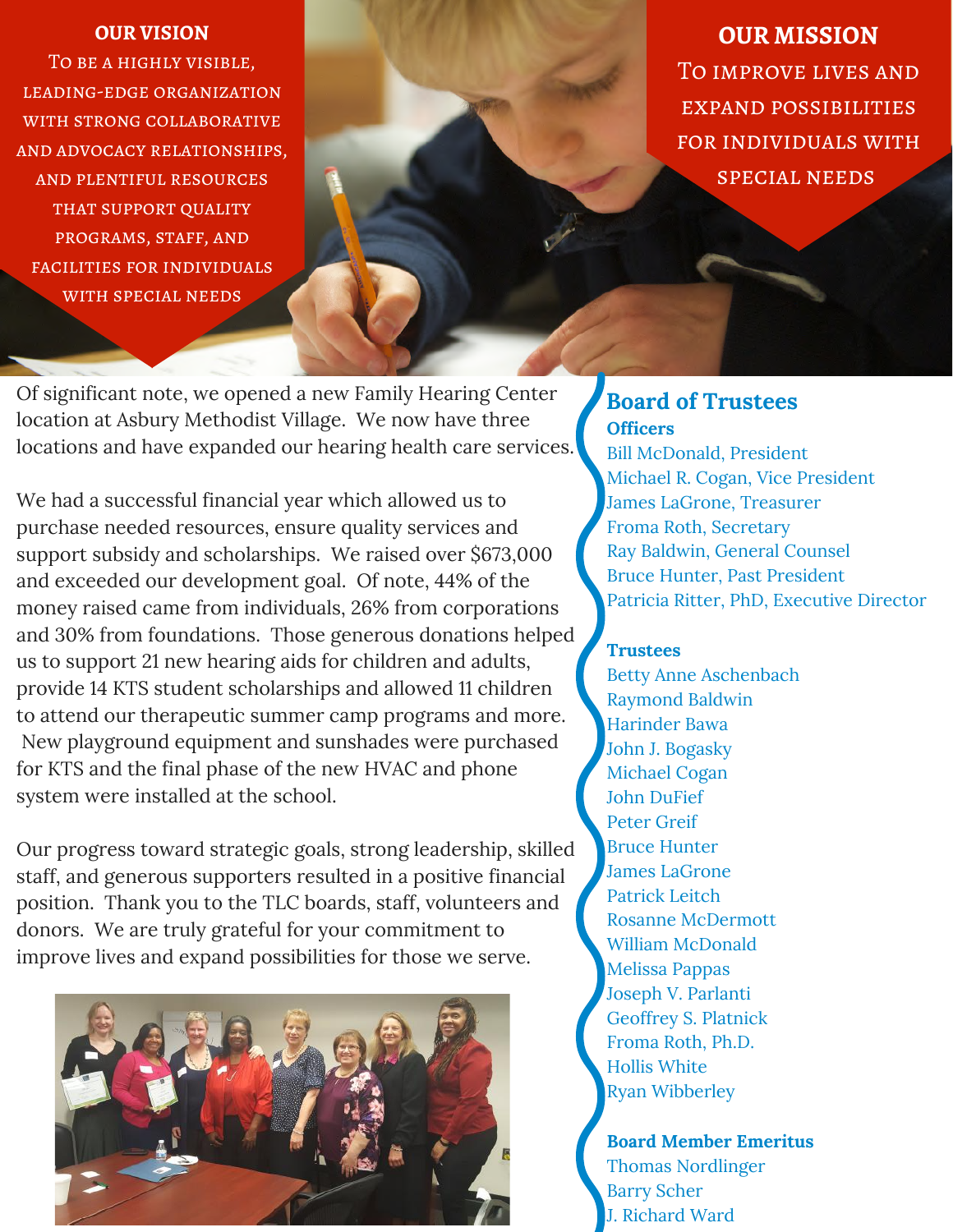## TLC THANKS OUR G E N E R O U S 2016 D O N O R S !

#### **Trailblazers: \$25,000+ Donors**

The Morris & Gwendolyn Cafritz Foundation Katherine Thomas School Parents Association Roberts Oxygen Company, Inc. V&S Foundation, Inc. William S. Abell Foundation, Inc.

#### **Catalysts: \$10,000 - \$24, 999 Donors**

A n o n y m o u s Mr. & Mrs. Bob N. Evans **GEICO** King Automotive Group The J. Willard and Alice S. Marriott F o u n d a t i o n George Preston Marshall Foundation Rill Architects--James & Mary Rill Rosanne & Paul McDermott The Meltzer Group Ralph J. Duffie, Inc. Jim and Carol Trawick Foundation

#### **Champions: \$5,000 to \$9,999 Donors**

A n o n y m o u s A THENA Consulting Autism Speaks Dart Group II Foundation Dimick Foundation Dr. & Mrs. Barry Eisenstein Mary Howes The HSC Foundation Lindsay Automotive Group P E P C O J. Richard & Laura Ward Mr. & Mrs. Chris Zourdos

#### **Circle of Friends: \$2,500 - \$4,999 Donors**

Dr. & Mrs. Louai Alassar A n o n y m o u s Mr. & Mrs. Jason Apolenis Betty Anne Aschenbach & Scott Stouffer Mr. & Mrs. Conrad Aschenbach John & Sarah Barpoulis Rosemary Colston Giant Food, LLC Bruce & Julia Hunter Miller and Long Company, Inc. Montgomery Village Rotary Club Foundation, Inc. . Geoffrey Platnick & Tobi Printz **Platnick** Dr. Patricia A. Ritter & Mr. Gary **Ritter** Rockville Fuel & Feed Co. Santos Postal & Company, P.C. Shulman, Rogers, Gandal, Pordy & John Mullins Ecker, P.A. United Way of the National Capitol Mr. & Mrs. Thomas L. Nordlinger A r e a Washington REIT

#### **Benefactors: \$1,000 - \$2,499 Donors**

Richard S. Alper & Kate Herrod Mr. & Mrs. Ray Baldwin Steven & Ita Berkow Peter & Karen Beveridge Julie & Michael Bobrow Mr. & Mrs. John Bogasky Thomas Clark, SIMC Michael R. Cogan P.C. Colonial Parking Mr. & Mrs. Guy Copperthite

Stacy DeLaO Karen Dorigan Mr. & Mrs. John duFief Enterprise Holdings Foundation Enterprise Rent A Car Executive Building Maintenance, Inc. Robert Fogarty Gary & Pennie Abramson Charitable **Foundation GE Foundation** David & Julie Golden Dr. David L. Katz & Dr. Thu N. Tran Mr. & Mrs. William J. Kenealy Mr. & Mrs. Michael C. Lindsay, Sr. John Longwell & Jane O'Brien Longwell R.R. & S.L. Mantz Foundation Bill & Virginia McDonald Mr. & Mrs. Charles McNamara Warren Montouri Mr. & Mrs. Henry Morton New York Life Foundation Robert Ourlian Mr. & Mrs. Richard Pavlin PNC Bank Dr. Robert R. & Mrs. Sonja H. Rickert Rockville Rotary Club Foundation Barbara A. Sable John & Adrienne Scribner Seyfarth Shaw Charitable Foundation Telligent Masonry, LLC Marc & Cara Tommer The Tower Companies **Transwestern** Joan D. Ward Robert C. Ward Red Coats, Inc. Hollis & Edward White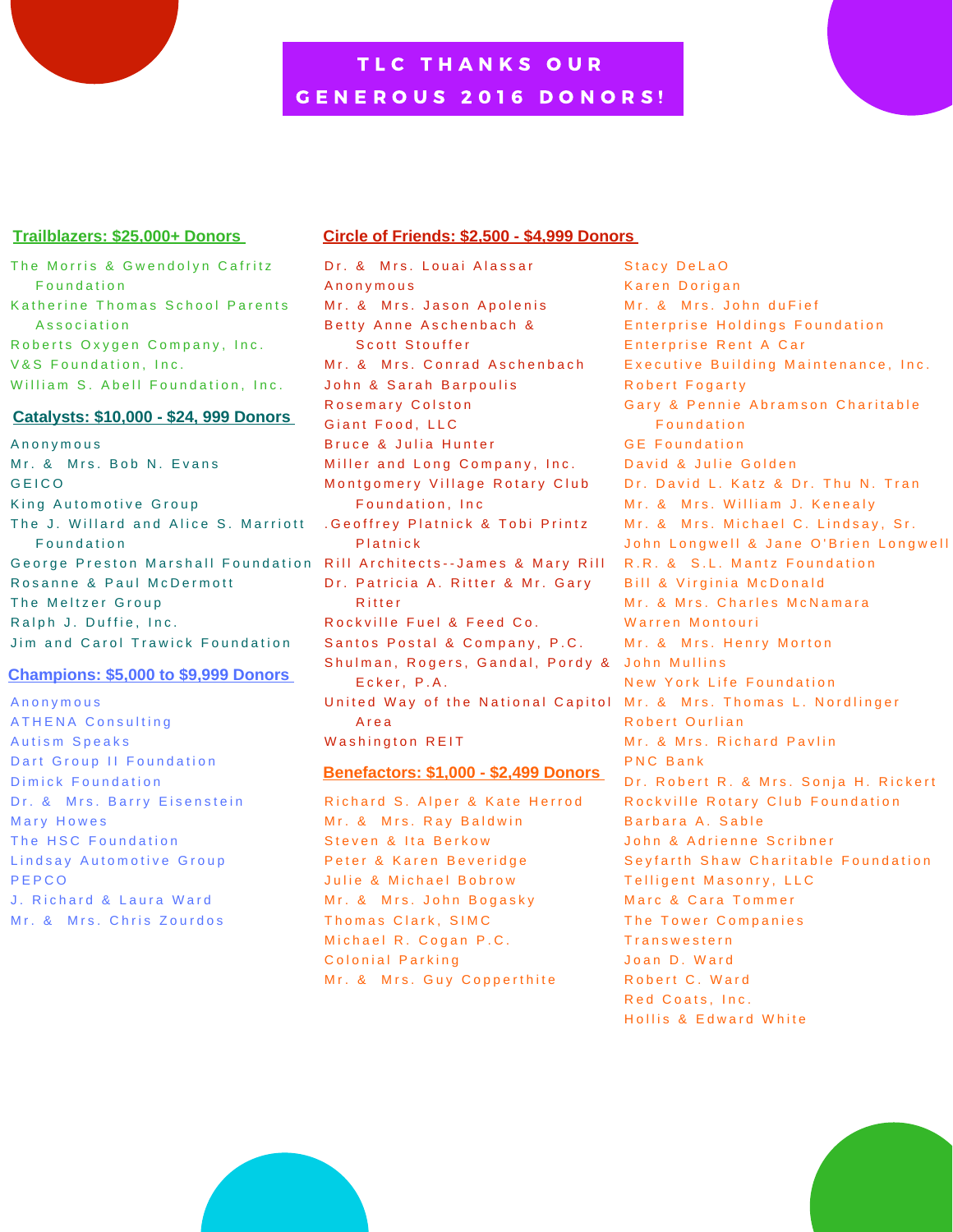## TLC THANKS OUR GENEROUS 2016 DONORS!

#### Benefactors \$1,000 - \$2,499 Donors

**( C o n t i n u e d )**

Ryan & Jaimee Wibberley Widex Hearing Aid Co., Inc. Marc & Patricia Williamson Teresa & James Witt Mr. & Mrs. Andrew S. Yim

#### **Patrons: \$500 - \$999 Donors**

A n o n y m o u s Susan Anton Mr. Harinder Bawa & Mrs. Anju Kaur Mr. & Mrs. Kevin Bradley Lois Brodsky Kingman & Ann Brown Mr. & Mrs. John T. Monahan Elizabeth H. Callanan Antonio & Suzanne Carrillo Susan M. Castellan Chazin & Company Mr. & Mrs. Sam D. Chilcote Mr. & Mrs. John R. Collett Joel & Lisa Davie Mr. & Mrs. John M. Derrick, Jr. David & Rose Donovan Betsy Fenzel Dr. & Mrs. Edward J. Feroli Dr. Ibrahim Fofanah & Ms. Danetta **Fofanah** Gaithersburg Equipment Co. Mr. & Mrs. Randall G. Garber G M M B Mr. & Mrs. Stanley Gutkowski Robert Samuelson & Judith Herr Mr. & Mrs. Tony Horn MK & Margie Khattab Anne Kline Stephan & Tracy Krantz Mr. & Mrs. James LaGrone John Leckliter Mr. & Mrs. Gerald Lett Mr. & Mrs. Ronald Luzier Mr. & Mrs. Terrence M. McShane Jon D. Mengenhauser

Normandy Carpet Wayne & Regina Olson On Cloud 9 William & Kristen Patterson M&L Special Needs Planning, LLC Melissa Pappas Mr. & Mrs. Joseph Parlanti Sally Riskin Revocable Trust Mr. & Mrs. William E. Roberts Mr. & Mrs. Joseph W. Rogers, Jr. Scheer Partners Self Storage Services, Inc. Dr. & Mrs. Chester M. Stein Sternburg Communications, Inc. Brett & Kala Surprenant Telesis Corporation Total Wine & More Peter Troy

#### **Supporters: \$250 - \$499 Donors**

Sheldon Alberts Aronson Foundation R y an Aschenbach Mr. & Mrs. Robert Baker Aldo Barbaran Sue Barton Gwenn & Gary Blau Lee Burstyn Capitol Concierge, Inc. Mara Clawson C.E. Thomas Cleveland Peter & Judy Conroy Doris Criswell Mr. & Mrs. Michael Egan Family Legal Advocacy Group, LLC Anonymous Mr. & Mrs. James M. Gibby Debbie Goldberg Rema Haddad John Hagner Johns Hopkins University Mr. & Mrs. Bijan Kazerouni Limbach Company LLC

Kiwanis Club of Olney Dr. & Mrs. George M. Korengold Mr. & Mrs. Paul Lang Craig Laub Kaia Lenhart Mr. & Mrs. Eliot Lieberman Angela Marriott Massuage Associates, LLC Ellen Meyerson Edward & Mary Ellen Moran Morgan Stanley Wealth Management Dr. Marianne Noble Mr. & Mrs. Robert November Orangetheory Fitness Dr. Froma P. Roth Ruppert Landscape John Sahakian-Title Boxing Club Barry F. Scher Aleks Schiff Rhona Schwartz & Seth Shapiro Hershel Shanks Heller An Shapiro **Target** William & Susan Thom William Waller Deborah Webb Mr. & Mrs. Peter Weber Michael & Lillianne Weingarten Dr. Deborah Weltz & Mr. David Lang Mr. & Mrs. Daniel Whalen Jonathan & Anne Wise The Wu & Tong Family

#### **Friends: \$100 - \$249 Donors**

Jack & Pam Abramoff Daniel & Wendi Abramowitz Catherine & John Adams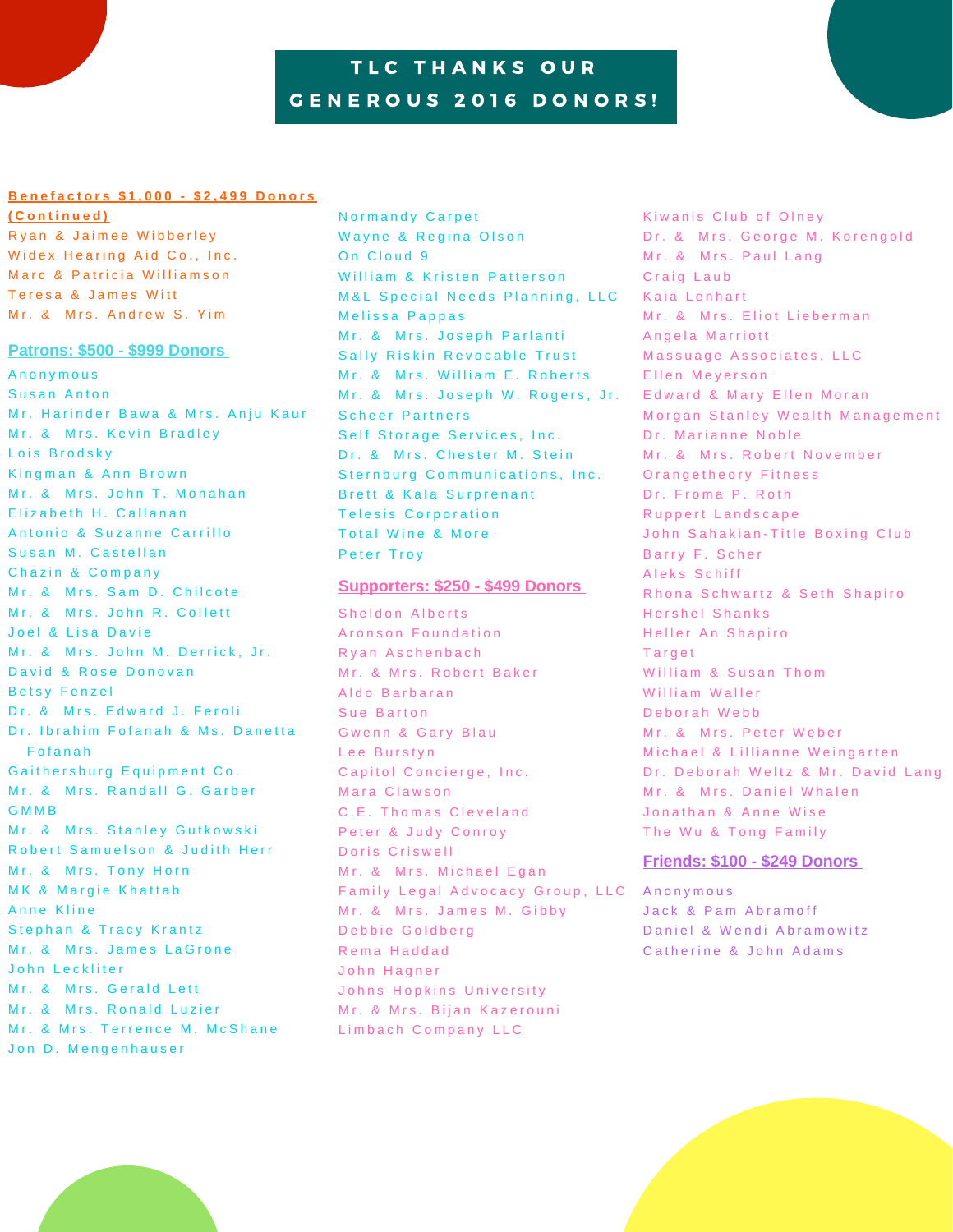## TLC THANKS OUR G E N E R O U S 2016 D O N O R S !

#### **F r i e n d s \$ 1 0 0 - \$ 2 4 9 D o n o r s ( C o n t i n u e d )**

Veronica Ahern Steven & Harriet Albersheim A mazon Smile Foundation Dr. & Mrs. Hitesh Amin Nancy Amundson Mr. & Mrs. Amine Aniba Dr. Bryan Arling D or o thy Ballenberger Mr. & Mrs. Michael A. Berdak Mr. & Mrs. Jay Blumenkrantz Stephanie Botterell Mr. & Mrs. Tim Brindle Neil & Renee Brodsky Buckley Family Endowment Janice Burns Michael Bustillos Cheryl Callahan Bill & Jean Catherwood Patricia Adele Chazin Robert & Barbara Christin Laine Cocca Mark Conlon Mr. & Mrs. James Cromwell, Jr. Mike & Mary Ellen King J. Richard & Carol Crout Mr. & Mrs. James Curry Custom Home Productions, LLC Mr. & Mrs. Herbert Kreitman Lawrence & Marie Dean Mr. & Mrs. Eugene A. Delmar Rose Downes Mr. & Mrs. Jonathan C. Duffie Thomas Duke Jacqui Easton Shannon Egan Brenda W. Emmons Mr. & Mrs. Phil Epstein Randolph Estabrook Carv Feldman Lisa Finkelstein Fleet Feet Amy Freedland Beth Freedman Jan Gandal Heather & Michael Gartman

Eric Gates Mr. & Mrs. William R. Gee Linda Gerson Drew Gilliland Alan E. Gober, M.D. Andrew Goodman Cynthia Graham Carolyn Grant-Suttie Mr. & Mrs. Bob Hebner Harry Heintzelman Allen Hepner Michael Hoch Donna Holt Mr. & Mrs. Bob Horvath Janet Hu Kristofer Jordan Robert & Pam Kaizar Jane M. Kawana William & Kathleen Keane Laura B. Keenan Mr & Mrs. Michael F. Kelleher Kathryn Kenealy Chitranjan Khandpur Mr. & Mrs. Amrit Kohli Mr. & Mrs. Alan M. Kolnik Mimi & Michael Kress Jay & Maureen Larson Senator & Mrs. Laurence Levitan Carolyn J. Levy Figoten Mr. Eric Lew & Dr. Amy Lew Necole Lindsay Mr. & Mrs. Leonard Lipton Carole & Charles Maloney Claire McCarthy Ellen McClain Roger McGary & Nancy Cohen



Edward & Deborah McGeogh Mr. & Mrs. David Mensh Patrick Morris Stephen Murchake Victoria B. Muth Carolyn & Joseph O'Conor Raymond Panczyk Ethel S. Peal Elizabeth A. Pearce Pam & Tim Peckinpaugh Bradley Perseke Ilya & Irina Pesin Melodia Phillips Mr. & Mrs. Stephen Porter Jocelyn P. Powell Pastor Patrick & Pastor Joan Powers Simeon Kriesberg & Martha L. Kahn Gloria Quevedo & Antonio Spilimbergo R A d m . & M rs . Ricardo Ratti Vitality Fitnwell Elizabeth Robinson Marcia Rohrer Jason Rosen Mr. & Mrs. Lawrence Rosenblum Susan Rosenblum Mr. & Mrs. Hugh Scher Securitas Security Services USA, Inc. Suellyn Sherwood Charles L. Short Julie Shrover Michael L. Sibarium & Laura A. Govoni Mr. & Mrs. James W. Simeo Luann Sinclair Emily Smith Rachel Smith Samuel Spiritos Aivars Starkis & Chris DerDerian

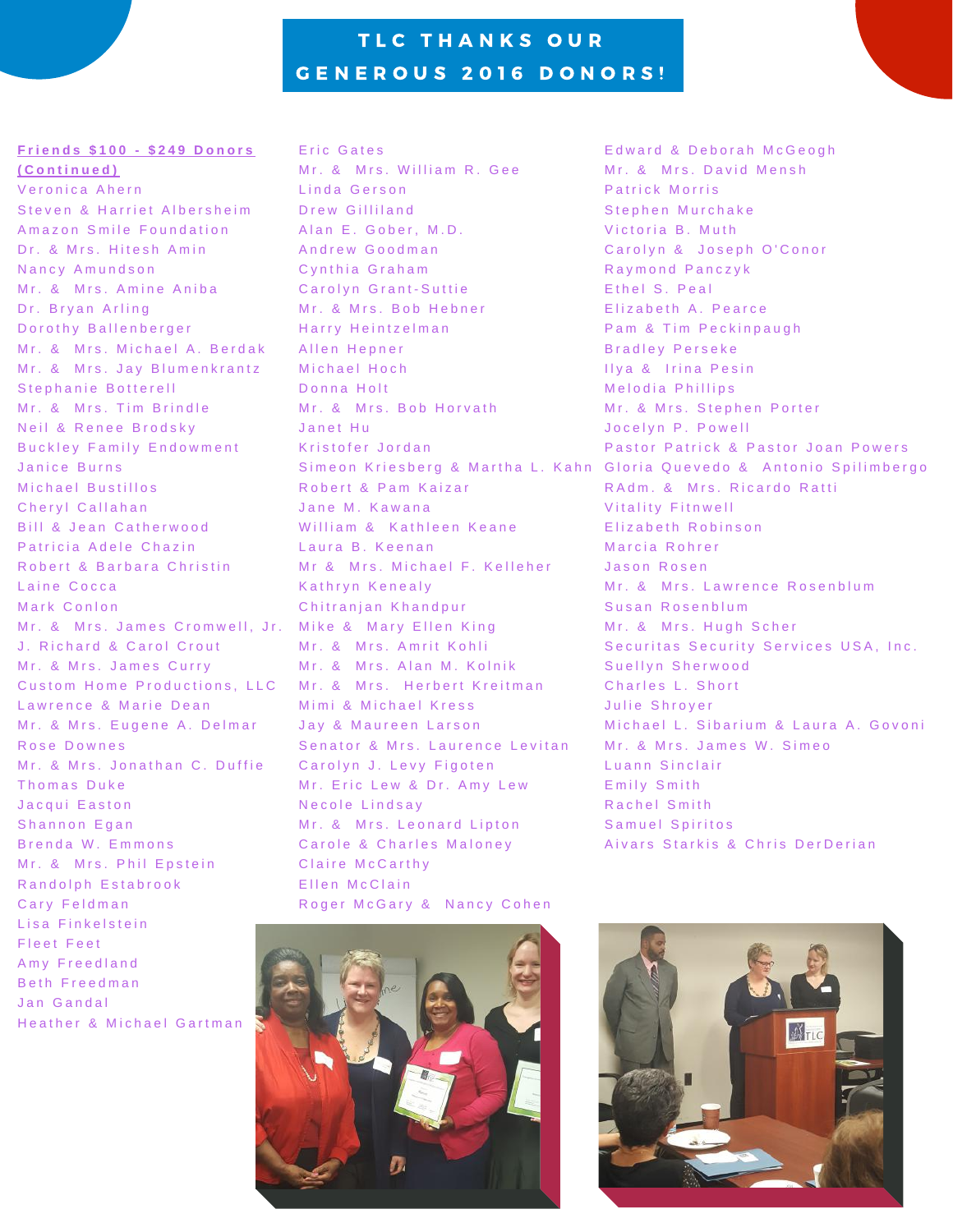### TLC THANKS OUR G E N E R O U S 2016 D O N O R S !

#### Friends: \$100 - \$249 Donors (Continued)

Stacy Steinberg Dr. & Mrs. William Steinberg David W. Stroup & Christy L. Evans Emily E. Sudbrink Satish B. Survanshi Brian & Katie Tardif The Stixrud Group Maureen Thompson Mr. & Mrs. Richard Thornburgh Lisa Torvik Eileen P. Trueblood Sean & Stacey Twombly Richard F. Vert, Jr. Erin Von Nessen Peter & Lisa Whelan Mr. & Mrs. John P. Wolfe, II Mr. & Mrs. William W. Wood Mr. & Mrs. Christopher J. Wooley Jeffrey Wright Susan Yaffe-Oziel Mr. & Mrs. Theodore P. Zahn Xiaoni Zhang Joshua Zimmerberg & Teresa Jones

Please note: Every effort has been made to ensure the accuracy of our lists which includes gifts made January - December 2016. If we have made an error, please accept our apologies and contact Teresa Witt, Director of Development, at twitt@ttlc.org. Due to space limitations, we regret not being able to list donors below \$100. TLC is most grateful for *a l l o f o u r c o n t r i b u t o r s .*



# The KTS Parents Association

The KTS Parents Association is <sup>a</sup> committed team of parents that supports our students, teachers and families. The group accomplishes many objectives from planning social activities to organizing book fairs, school-wide fundraisers, and its most ambitious event, <sup>a</sup> silent auction. This year, the 11th Annual Benefit Auction raised \$90,000, which is <sup>a</sup> huge accomplishment considering that the first auction netted \$12,000. The original chairs Shelly Bogasky and Mary Rill were thrilled to hear how their seed had grown. The KTS Parent Association is excited to hear how the funds raised this year will help teachers acquire resources that both tuition and our budget are unable to cover.

The Parent Association also goes above and beyond in making our KTS staff feel appreciated. We would not know what to do without this amazing set of volunteers. If you would like to be <sup>a</sup> part of this group contact our co-chairs to learn more.

Lower/Middle School Co-Chair: Heather Gartman High School Co-Chair: Sarah Barpoulis KTS Phone: (301) 738-9691

# The Legacy Club for TLC

The Legacy Club for TLC honors and recognizes those individuals who have chosen to include TLC in their estate plans. Legacy gifts ensure that we can continue to improve lives and expand possibilities for children and adults in our community. If you have already made a charitable bequest to TLC, please let us know so we can add you to this list of visionary supporters. Your participation may inspire others to join the Legacy Club for TLC.

> Mr. and Mrs. Richard Alper Mrs. Rosemary Colston Mr. and Mrs. Bruce Hunter Mr. and Mrs. Barry Scher Mrs. Marilyn Ward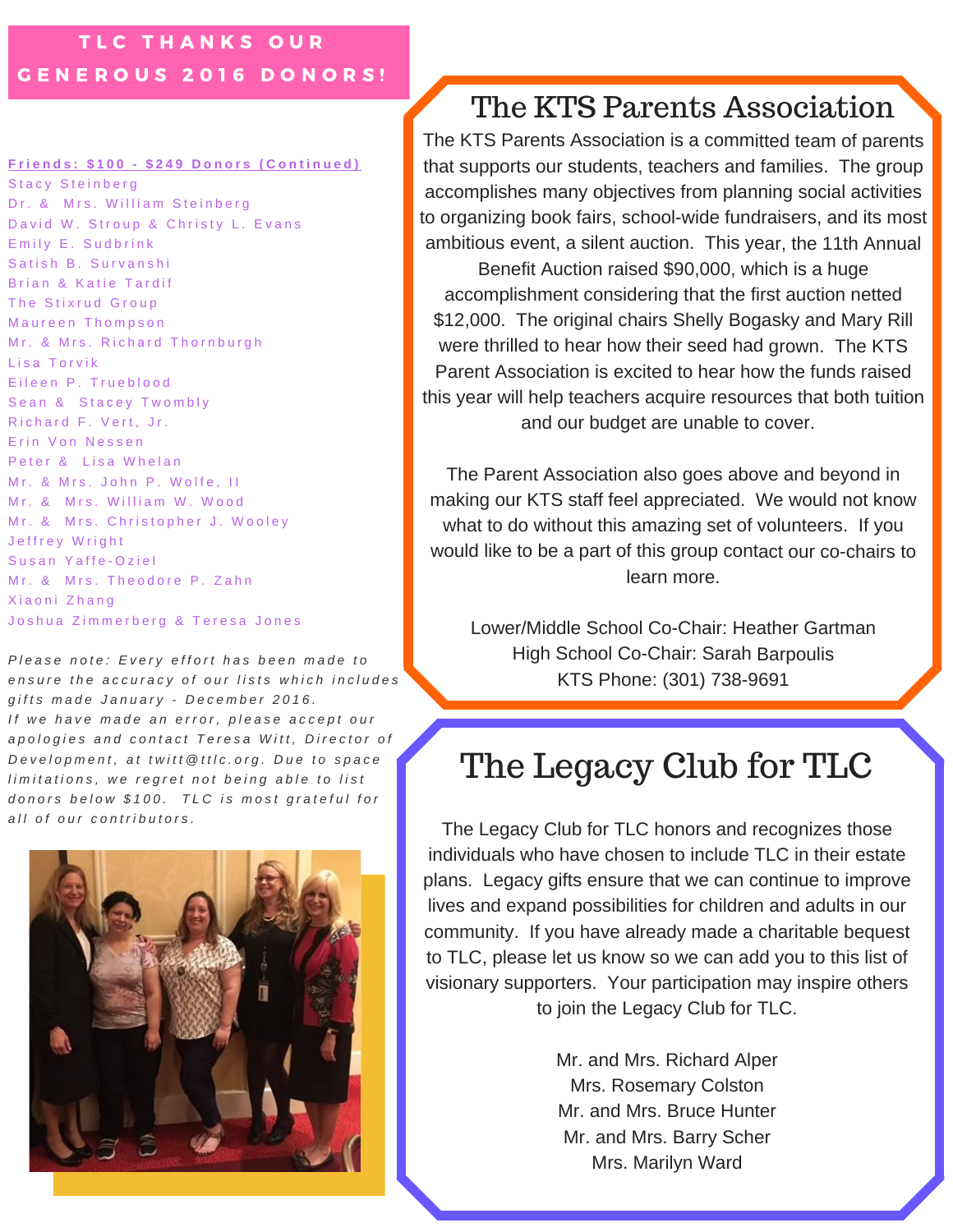#### TRIBUTE GIFTS

Tribute gifts are a way to recognize friends or family members while demonstrating support for TLC. Each honoree will receive a personalized card as well as the satisfaction of knowing this support helped make a difference.

A commemorative gift is a meaningful way to honor a loved one. Many of our donors request a gift to TLC in lieu of flowers. This wonderful gesture helps support services at TLC and gives thanks to those who made tribute gifts in 2016.

**B r i g i d B a k e r** In honor of Anna Mae Durkin In honor of Christina Morrissev In honor of Susan Yaffe-Oziel Janet Hu **D o r o t h y B a l l e n b e r g e r** In memory of Gail Diamond **S a r a h B a r p o u l i s** In honor of KTS Staff **S t e v e n B . B e r k o w** In honor of Lily Berkow **J u d i t h B i r c h** In honor of Becky Birch **W e n d y F e l d m a n B l o c k** In honor of Deborah Webb **J o h n D . C l o u g h** In honor of Jennifer Lorentz **T h o m a s D u k e** In memory of Carole J. Duke **Barry Eisenstein** In honor of Charlotte Golden In honor of Joyce Eisenstein **C a r y F e l d m a n** In honor of Susan Yaffe-Oziel **D e b r a L . F e u e r** In honor of Susan Yaffe-Oziel **A m y F r e e d l a n d** In honor of Ryan Freedland **L i n d a G e r s o n** In honor of Benjamin Glantz **J a m e s M . G i b b y** In honor of Mr. and Mrs. Willard R. Bischoff **J u l i e G o l d e n** In honor of Joyce Eisenstein **A n d r e a G o r e n** In honor of Erica Gallo-Nicholas **L o w e l a n d S u s a n G r a b e l** In honor of Susan Yaffe-Oziel **J o h n H a g n e r** In honor of Richard Pavlin **J u d i t h H e r r** In honor of Dr. Patricia A. **Ritter M a r c e l l a H i c k e y** In memory of Marcel J. A u c r e m a n n e In honor of KTS Staff **D a v i d L . K a t z** In honor of Susan Yaffe-Oziel **J u d i t h L . K n o r p p** In memory of Richard Knorpp **Mimi Kress** In memory of Joel Brodsky **E l e a n o r L a m** In honor of Kenneth Lam **M a u r e e n L a r s o n** In memory of Gordon Mulqueeny **V i o l a M a n t i e** In honor of Joyce Mange In memory of Eugene and Gerald **Mantie J a n M i l l e r - V o g e l** In honor of Elise Miller **C h r i s t i n a M o r r i s s e y** In honor of Julie Bobrow **J o c e l y n P . P o w e l l** In memory of Carol Powell **G r a c e R i c h a r d s** In honor of Hatsue Marcum **R o b e r t R . R i c k e r t** In honor of Peter R. Weber **S i m o n R e i f f e n** In honor of Margaret Patterson **D r . P a t r i c i a A . R i t t e r** In honor of Geraldine Ritter In honor of MaryJo Simeo **J a s o n R o s e n** In honor of Joshua Rosen **E l i R o t h** In honor of Froma P. Roth **Peter A. Serber** In honor of Richard Pavlin **J a m e s a n d M a r y J o S i m e o** In memory of Marianna **Laderosa S t e r n b u r g C o m m u n i c a t i o n s , I n c .** In honor of Dr. Patricia A. Ritter **R i c h a r d T h o r n b u r g h** In honor of Susan Y affe-Oziel **M a r c T o m m e r** In honor of Ryan T o m m e r **E i l e e n P . T r u e b l o o d** In memory of Gail D i a m o n d **J o a n D . W a r d** In memory of Lillian Taylor Ward **L i l l i a n e P . W e i n g a r t e n** In honor of Tyler Weingarten **D e b o r a h W e l t z** In honor of Joshua L a n g **T e r e s a A . W i t t** In honor of Belva **B** o w e r In honor of Opal Witt **L a u r a W o n g** In honor of Fia De Lao **S u s a n Y a f f e - O z i e l** In memory of Barbara J. Burka In honor of Elaine **Y** affe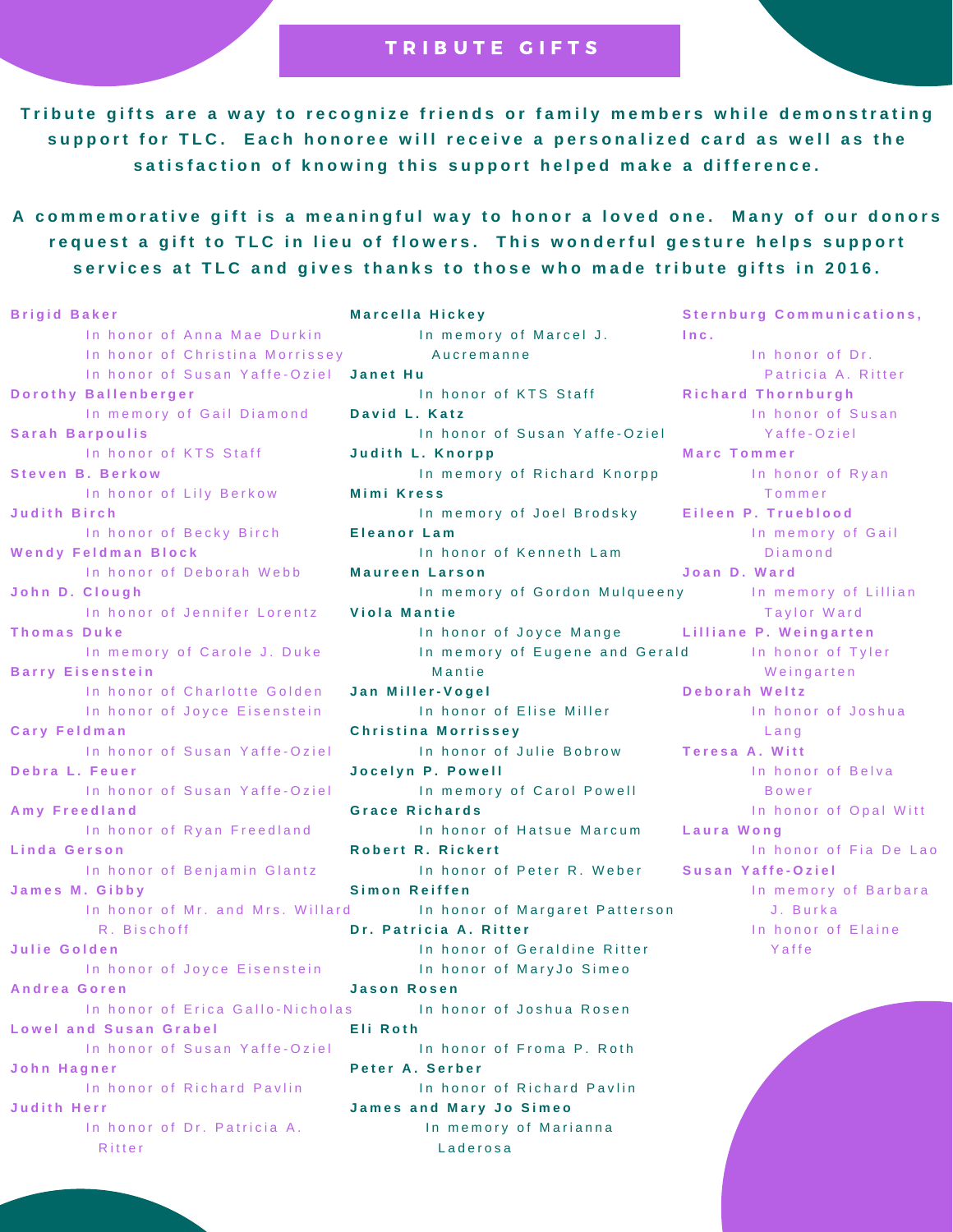

## **MAKING A LASTING MEMORY** JAY KENEALY

Jay was a treasured member of the Outcomes Services family at The Treatment and Learning Center (TLC) for more than 11 years. As this third anniversary of his tragic passing approached, his friends and family wanted to remember Jay by supporting the Jay Kenealy Fund. Their contributions have made a significant impact on the lives of many adults with disabilities, as well as on Jay's most grateful family.

Jay was a gift to all. He continues to have a meaningful influence on the lives of the many people who knew him, as well as on those who receive services at TLC in his memory. We are proud and humbled to report that TLC has received more than \$21,000 in donations. These funds have been used to provide crucial services and assistance to individuals with

disabilities, particularly as they make the challenging transition into

**C a t h e r i n e a n d J o h n A d a m s V e r o n i c a A h e r n A L T A I T S e r v i c e s , L L C E r i c A n d e r s o n M r . a n d M r s . J o h n A p p l e y a r d**  $Mr$ . and Mrs. Alan Balla **S u e B a r t o n**  $Mr$ , and Mrs, Joseph Belden **E l i z a b e t h B e n d e r K a r e n E . B e n n e t t F a y B l a c k**  $Mr$ , and Mrs, David Black **J o a n n a B l o o m f i e l d V i c t o r i a B r o w n B u c k l e y F a m i l y E n d o w m e n t J a n i c e B u r n s**  $E$  **lizabeth H**. Callanan **Mary Rose Catena**  $Dr.$  Christine Chaisson Mr. and Mrs. Robert F. Christin **K e l l y C l a r k e**  $Mr$ . and Mrs. Henry Clarke Jr.  $Mr$ . and Mrs. Mike Cloonan **L a w r e n c e N . C o h n**  $Mr$ . and Mrs. John R. Collett  $Mr.$  and Mrs. Peter Conroy **C o r p o r a t e E x e c u t i v e B o a r d K r i s t e n C o s t e i r a G e r a r d C o u n i h a n B e t h D a n g M r . a n d M s . L a w r e n c e D e a n R o s e D o w n e s**  $Mr.$  **and Mrs. Greg Downes L e s l i e H . D u b l i n s k e M a r y K a t e D u g a n** Mr. and Mrs. Richard Ehrenreich **R o b e r t a n d J o d y E l l i s**  $Mr$ . and Mrs. Charles Ellis III **B r e n d a W . E m m o n s**  $Mr$ . and Mrs. Patrick Falvey **S c o t t F a l v e y**  $G$  ina Forte

adulthood. **R o n d a G a e l a**  $G$  **alland Construction M r . a n d M r s . P a u l G e i g e r K a r e n G e j d e n s o n H u g h G r o v e s J r .**  $Mr$ , and Mrs, Brent Hanson **M r . a n d M r s . M i c h a e l H e a d m a n M r . a n d M r s . B o b H e b n e r**  $Mr$ . and Mrs. Nick Heynen **D o n n a H o l t**  $Mr$ , and Mrs, Bob Horvath **M a t e r n a l a n d C h i l d H e a l t h B u r e a u / H R S A K a t i e H u m p h r e y s a n d R a l p h K o m a s i n s k i D i c k H u m p h r e y**  $Mr$ . and Mrs. Kenneth Inn **J e r r y J a r d i n g**  $Mr$ . and Mrs. Andrejs Jugs Mr. and Mrs. Daniel Kaczmarski  $Mr$ , and Mrs, Michael Kamins **M r . a n d M r s . J i m K e i g h t l e y M r s . G e r a l d K e i g h t l e y** Mr. and Mrs. Thomas G. Keightley  $Mr$ . and Mrs. William K. Keane Mr. and Mrs. William J. Kenealy **K a t h r y n K e n e a l y M r . a n d M r s . J o s e p h K e r n a n J o d i K e r n B a r b a r a K e r n a n B o n n i e M . K i l l i n g e r M r . a n d M r s . M i k e K i n g S t e p h a n i e K r a e m e r**  $M$ r. and Mrs. Herbert Kreitman **R a n d y K u r j a n C l a u d e L e w i s D i c k L i p s k y M r . a n d M r s . W I l l i a m L o e w M r . a n d M r s . C h a r l e s M a l o n e y K a t i e M c C l e a n M r . a n d M r s . E d w a r d A . M c G e o g h K a t h e r i n e M c G u i r e**

**M i c h a e l M c M u r r a y**

 $Mr$ . and Mrs. Victor Micit **G r a c e M i d d l e t o n M i c h a e l M i l t o n M r . a n d M r s . E d w a r d M o r a n** Mr. and Mrs. Douglas Morrison Jr. **A n n e N e w h o u s e C a r o l y n a n d J o s e p h O ' C o n o r E l i z a b e t h O ' C o n o r** Pasadena Community Foundation **N i r a j P a t e l J i m P i a t e s k i S t e p h a n i e C l o p t o n P i z e r Pastors Pat and Ginger Powers** Mr. and Mrs. Stuart Proctor Jr. **P a t r i c i a P u t e r b a u g h C m d r . M o r r i s a R i c e Mr.** and Mrs. Robert Rigney **M e g h a n R i g n e y M r . a n d M r s . W i l l i a m R i n g N . S u e R o s s L e w R y d z e w s k i G r e g o r y S a n c h e z C o s t a S c l a v o u n o s M r . a n d M r s . J o s e p h S h e r m a n**  $Mr$ . and Mrs. Geoff Simonds  $Mr$ , and Mrs, Mike Slein **M i c h e l l e S p r e c h e r G a b r i e l l a S p r e c h e r**  $Mr$ . and Mrs. William C. Thom  $Mr$ . and Mrs. Michael Thornett **M r . a n d M r s . B y r o n T h o r p e S a r a T o p o l e w s k i**  $Mr$ , and Mrs, John Uhrlaub **R i c h a r d F . V e r t J r . I a n K . W a r t h i n D r s . H o u s e l a n d W e i l e r K a t h r y n W e l l s M s . A n i d a Z e s l l a r i a n d M r . D e m e t r i o s B o s c a s**  $Mr$ , and Mrs, Erik Zettler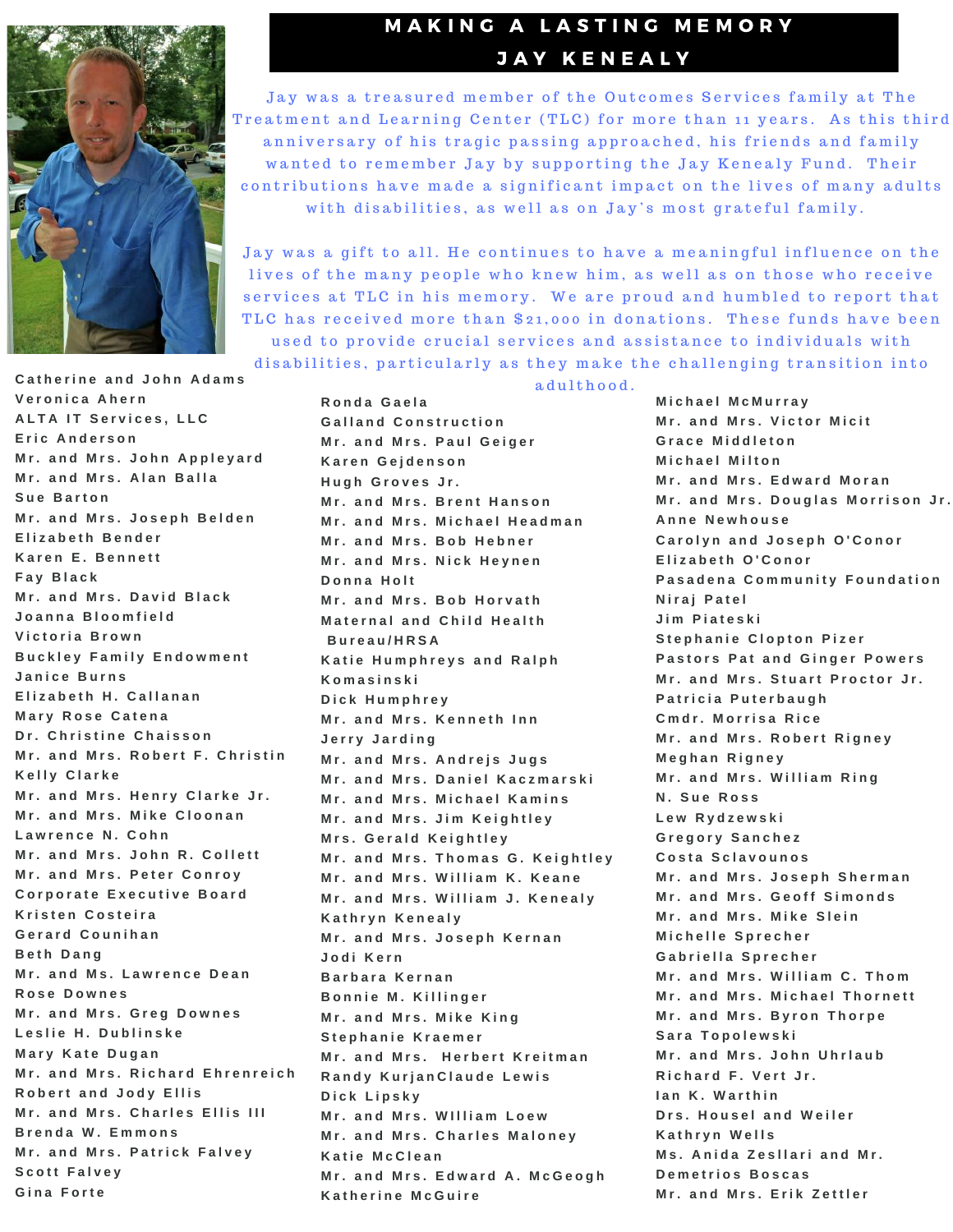

# Selected Audited Financial Information for Fiscal Year 2016

Complete audited financials and Form 990 for year ended June 30, 2016 are available on request





- Occupational Therapy/KTS PT (308)
- Speech Language (269)
- Testing & Tutoring(262)
- Adult Programs (258)
- Katherine Thomas School incl. Summer Programs  $(204)$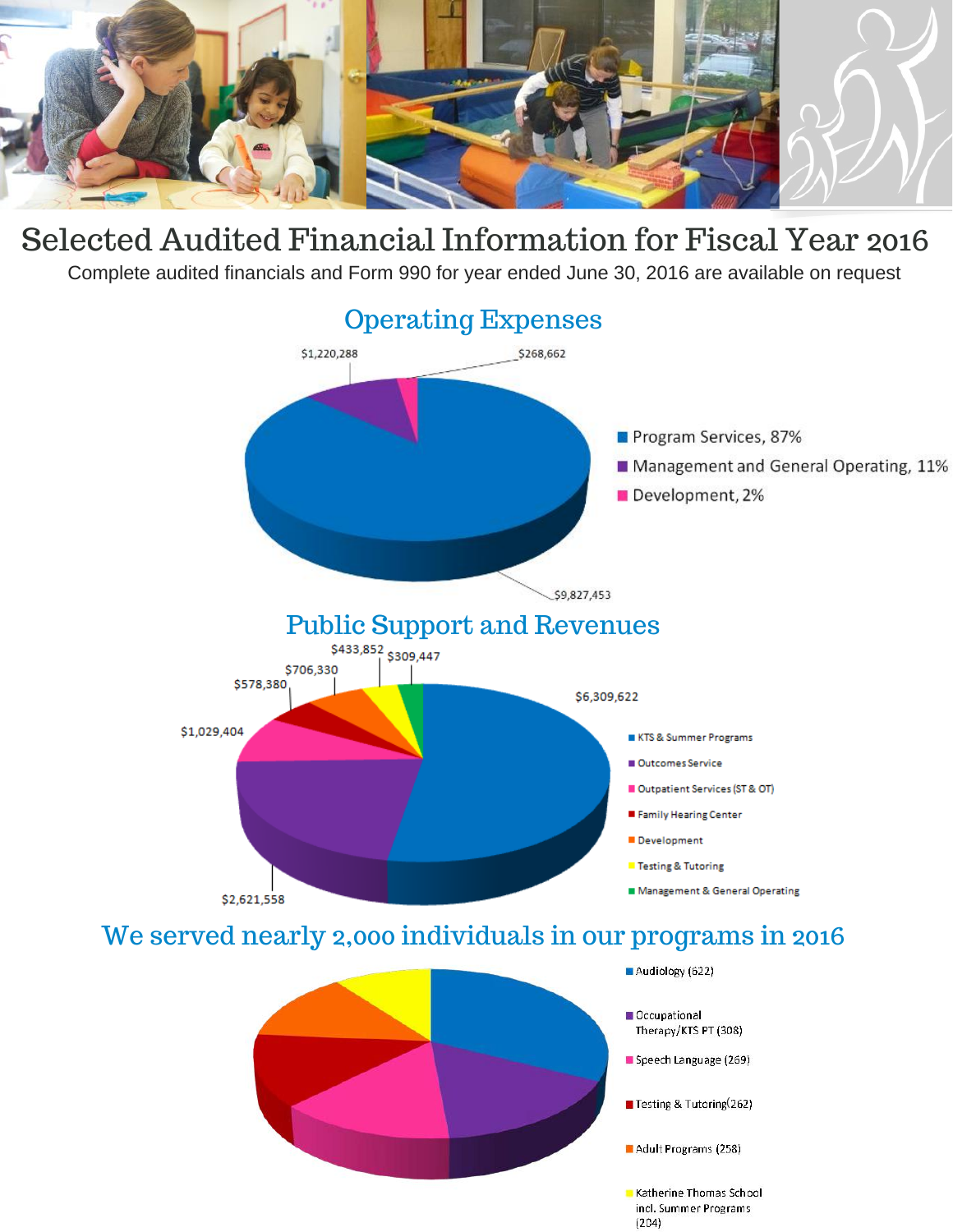# DEV'S STORY

Dev came to KTS for a full year in the third grade. Dev has language and learning disabilities. He struggled to read and write. His parents were told he might never graduate high school or make it to college. But Dev was lucky to be raised in a very supportive environment. His family's motto is, "Dream big; do not let others set your bar!"

Dev's mom, Kala, says, "anyone can teach the basics of reading. But KTS helped Dev by integrating reading with his natural interests, such as trains and dinosaurs. KTS teachers worked across disciplines to help Dev organize language as he saw it, often in images. KTS helped him be organized and use adaptive technology. This integrated, multi-disciplinary, adaptive approach to learning allowed Dev to blossom." He had a major breakthrough in elementary school when his teacher used multi-sensory teaching to help him read and do math. In middle school, a multidisciplinary approach helped him create new mental filing systems for language. And in high school, Dev was taught how to persevere and build on his strengths.

Dev is graduating from KTS and has demonstrated true "GRIT"—that combination of perseverance, drive, motivation, and work ethic necessary to succeed. Each time Dev's family applied for the next phase of school, they would check other options, but Dev's response was always the same: "I am a part of the KTS Family and I need to go there for school." The perseverance and selfadvocacy Dev learned at KTS kept them coming back.

As a KTS senior, Dev recently obtained the rank of Eagle Scout. He works with young scouts and enjoys camping and building things. He applied and was accepted to two transition programs and will attend the Thames program at Mitchell College this fall. When asked to provide one word to best describe what KTS means, Dev's family says it is "partnership." "The KTS team worked with our son to help him grow and learn. Thank you."

"Anyone can teach the basics of reading. But KTS helped Dev by integrating reading with his natural interests, such as trains and dinosaurs. KTS teachers worked across disciplines to help Dev organize language."